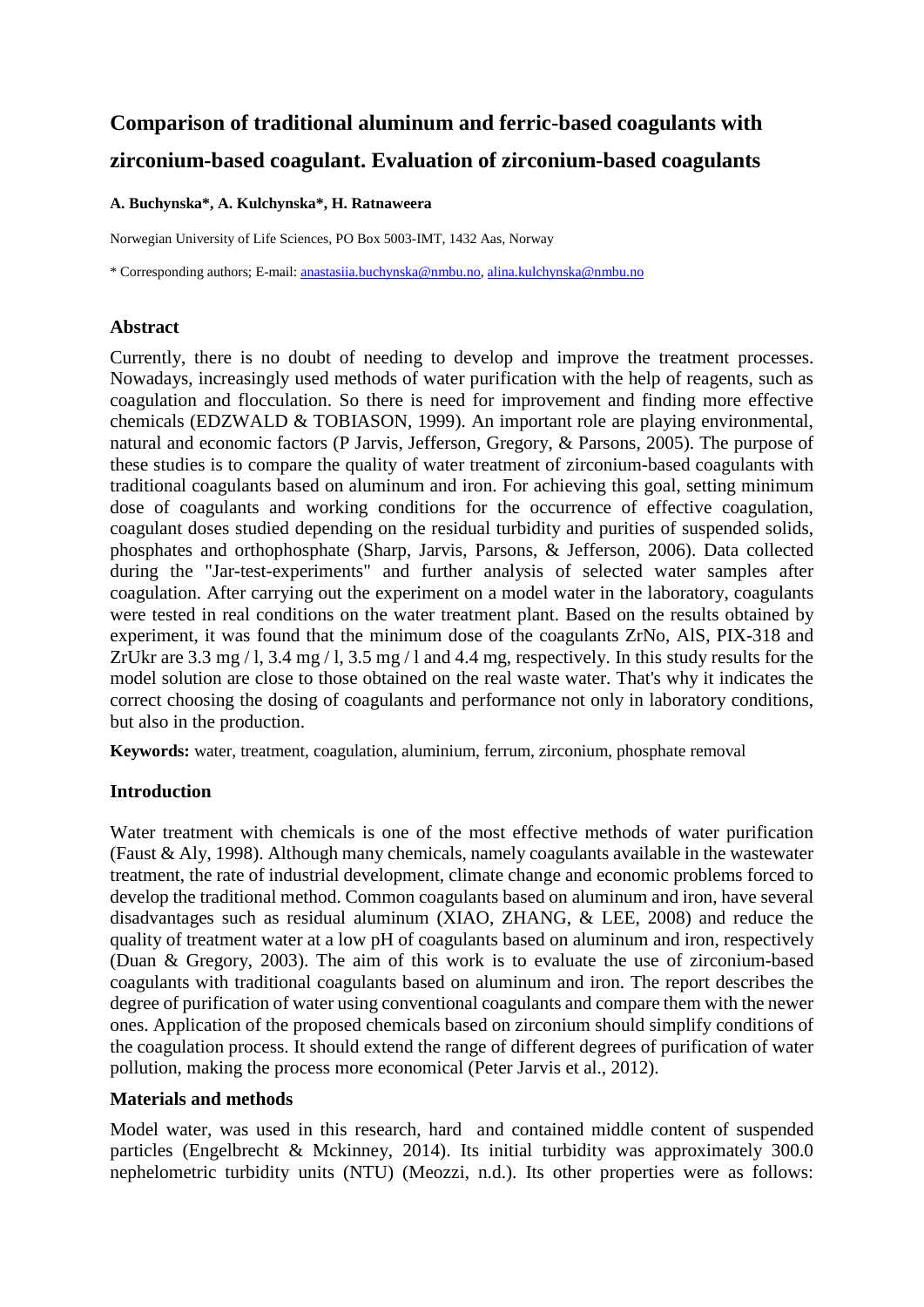pH=8.3; T-SS=120 mg/l; T-P=12.6 mg/l; OP=5.8 mg/l. The coagulants under investigation were an aluminum sulphate (AlS, Kemira), polyaluminium chloride (PAX XL-61), ferric sulphate (PIX-318, Kemira), and zirconium oxychloride based coagulants (ZrNo, Norwegian; ZrUk, Ukrainian).

The Zr coagulant contained 27% and 42% weight equivalent  $ZrO<sub>2</sub>$  respectively. Coagulants had specific gravity at 1.24 (ZrNo) and 1.38 (ZrUk) mg/l and a pH of  $\lt 1$  for both (Table 1).

|                | $Zr+4$ |       | $Al+3$ |                      | $Fe+3$           |
|----------------|--------|-------|--------|----------------------|------------------|
|                | ZrUk   | ZrNo  | AlS    | PAX XL <sub>61</sub> | <b>PIX XI-61</b> |
| Ion, $g/l$     | 8.4    | 6.6   | 4.3    | 5.4                  | 11.6             |
| M, g/mol       | 322.2  | 322.2 | 342.2  | 342.2                | 815.55           |
| density, g/cm3 | 1.38   | 1.24  | 1.3    | 1.27                 | 1.50             |
| pH             | <1     |       | >2     | >2.5                 |                  |

**Table 1** Coagulants properties

After validation of the coagulant performance in laboratory jar tests, further experiments were carried out on real wastewater on NRV (Lillestøm).

#### **Jar tests**

Coagulation trials were undertaken on a Floculator 2000 jar tester using 6 cylindrical jars containing 1 L of raw water. Coagulation is performed in three steps of mixing: a rapid (60 sec, 400 rpm), the slow (10 min, 30 rpm), mixing and settling (30 min.) Using an automatic pipette, after the start phase of rapid stirring was added a coagulant, as well as during slow stirring, pH was measured. Water samples were analyzed for turbidity ("2100Q Portable Turbidimeter - Hach ®," nd), particulate matter (filtration, glass fiber filters), total phosphate and orthophosphate, which was carried out after filtration through 0.45 mm glass microfibre filter (Fisher Scientific, Loughborough , UK). This method for the determination of phosphate and orthophosphate based on spectrometric measurements of molybdenum complex with a further reduction of its ascorbic acid (ISO 6878:2004 "Water quality. & Method", 2004).

Jar-test on real wastewater includes all the steps that have been mentioned above. Except for the measurement of total phosphate and orthophosphate, which were carried out using the technology Lange Hach. Hach Lange is based on the method of formation of the molybdenum complex and ascorbic acid, but it is faster and easier to use.

### **Results and discussions**

During the research work was conducted to compare the efficacy of purification the model and real wastewater using conventional coagulants based on aluminum and iron (AlS, PAX-Xl-61, PIX-318), and evaluation of zirconium-coagulants (ZrNo, ZrUkr).

One of the most important conditions for the effective conduct of the coagulation process is to determine the optimal doses of coagulants. The experiment was tested a dose range from 0 to 12 mmol / l of coagulant. Data obtained are reported in Figure 1.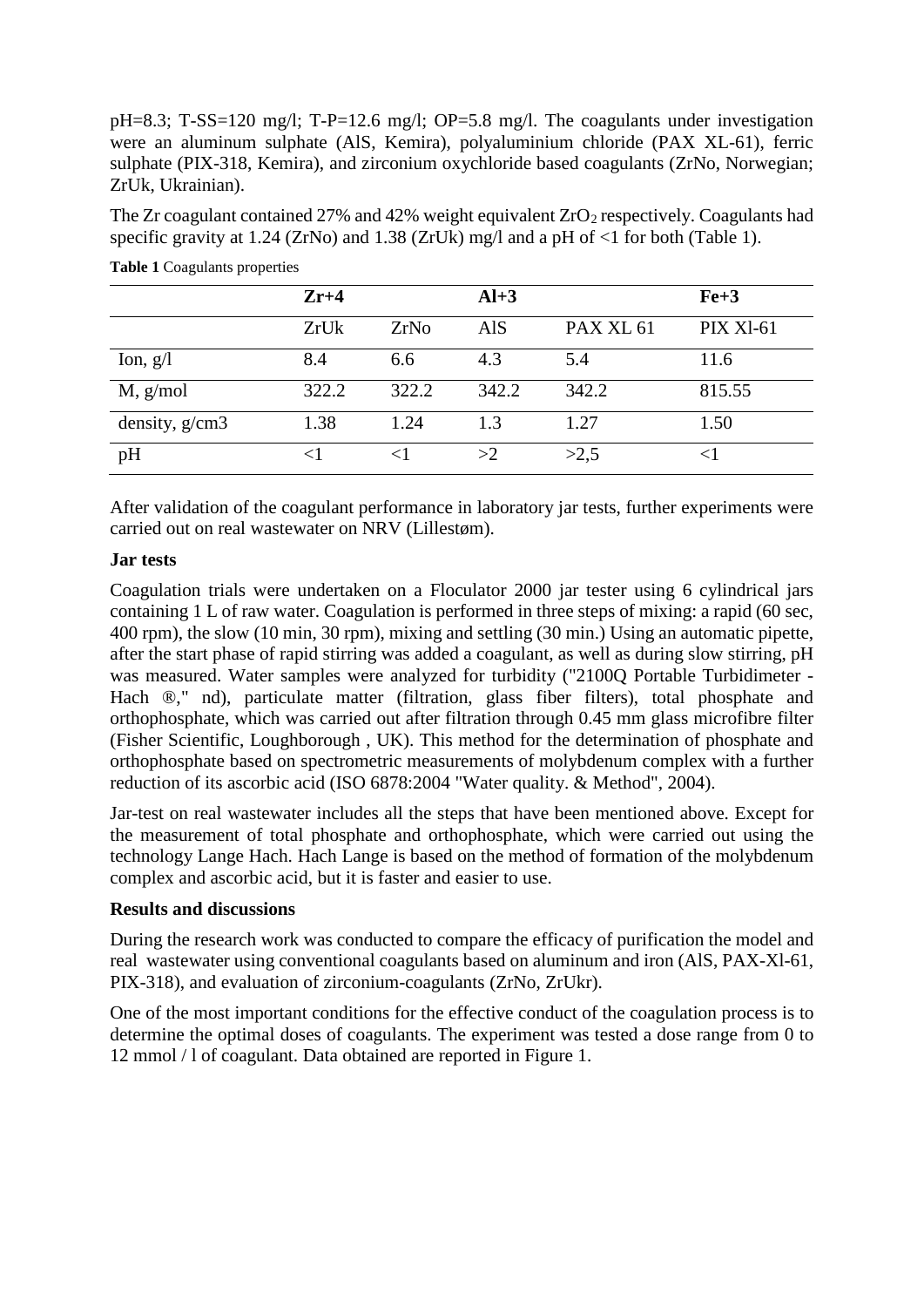

**Figure 1** Dependence of turbidity on coagulant dose,  $1 - \text{AIS}$ ;  $2 - \text{PAX}$ ;  $3 - \text{PIX}$ ;  $4 - \text{ZrNo}$ ;  $5 - \text{ZrUk}$ 

The results of determining the optimal doses showed a dramatic reduction in haze from 300 NTU till about 5 NTU, at doses of 0.06 mmol Me / l for zirconium-coagulants and to 0.15, 0.5 mmol Me / l for aluminum and iron coagulants. So was defined interval doses of coagulants in which is a high degree of purification model water from the suspensions, causing blurred (up to 97% for the PAX Xl-61). Since zirconium coagulants have a wide range of doses compared with conventional coagulant, it can be used for application in relation to different degrees of water contamination.

The selected dose range for further purification model wastewater from suspended particles is purifying water of about 95% with the help of AlS and PAX XL 61.



**Figure 2.** Dependence of purification degree of model waste water on coagulant dose with an initial dose of coagulant pH =  $8$  a - suspended solids; b - the total phosphate;  $1 - AIS$ ;  $2 - PAX$ ;  $3 - PIX$ ;  $4 - ZrNo$ ;  $5 - ZrUk$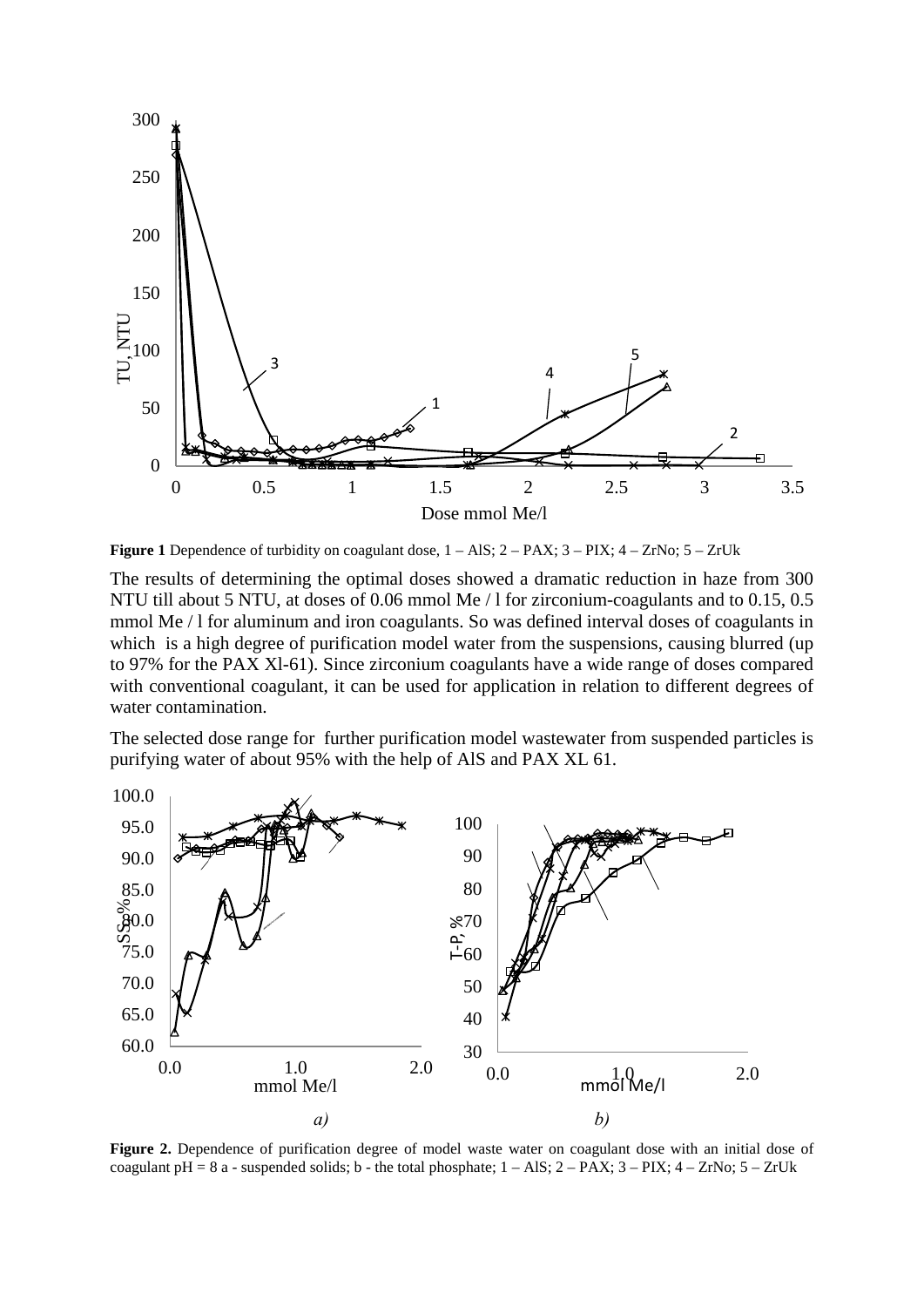Based on the above data, the working range of doses within 0.06-1 mmol Me / l coagulant is acceptable, since the degree of purification of phosphate and orthophosphate is an average of 60-85%, which is sufficient at this stage of water treatment.

As can be seen from the graphs, PAX XL-61skhozh AlS with the properties of aluminum sulfate has a greater degree of purification under these conditions. Thus for comparison, it suffices to use conventional coagulants based on aluminum and iron (ALS PIX-318).

Selection the conditions of coagulation process were conducted studies of influence doses of coagulants with the given initial pH of the model water ( $pH = 6-9.5$ ) on the final coagulation pH.

Based on the experimental data revealed that necessary degree of purification is achieved in a dosage range from 0.06-1 Me mmol / l, which were further explored.

Selecting the range of pH values determined by the fact that the maximum intensity of the biological purification process is achieved at pH 7.0 - 8.2, while at pH below 6.0 and above 9.5 is completely inhibited.

Zirconium-based coagulant lowers the pH less than aluminum and iron coagulants. Reduction of pH by using an aluminum and iron-based coagulant and ranges from 1 to 1.5 units. given initial pH 9.5-6, which further needs more reagents to maintain working pH. This behavior can be due to various chemical properties of selected coagulants:

$$
ZrOCl_2 \cdot 8H_2O \rightarrow ZrO(OH)_2 \downarrow + 2Cl^2 + 2H^2 + 6H_2O
$$
\n(1)  
\nAl<sub>2</sub>(SO<sub>4</sub>)<sub>3</sub>·18H<sub>2</sub>O → 2Al(OH)<sub>3</sub>↓ + 3SO<sub>4</sub><sup>2</sup> + 6H<sup>2</sup> + 12H<sub>2</sub>O  
\nFeCl<sub>3</sub>·6H<sub>2</sub>O → Fe(OH)<sub>3</sub>↓+3Cl+3H<sup>2</sup> + 6H<sup>2</sup> + 12H<sub>2</sub>O  
\n(3)  
\nFe<sub>2</sub>(SO<sub>4</sub>)<sub>3</sub>·9H<sub>2</sub>O → 2Fe(OH)<sub>3</sub>↓+3SO<sub>4</sub><sup>2</sup> + 6H<sup>2</sup> + 3H<sub>2</sub>O\n(4)

According to the chemical reactions (1.4), result is the formation of 1 mole of zirconium hydroxide which forms two moles of acid. While in the hydrolysis of aluminum and iron coagulants form 3-6 moles of acid. Thus, needs a greater amount of alkali to neutralize the acid and maintain the operating pH .

On the basis of pH studies were selected operating conditions of the coagulation process,  $t = 20$  $\degree$  C, pH = 6-8. These values correspond to the desired pH for economic efficiency, speed of reaction and efficiency of water purification. By the fact that nucleation occurs slowly at lower pH and leads to the formation of a colloidal solution. Thus it reduces the effectiveness of water purification. Also, with increasing pH, the instantaneous solution satiety accrues. Thus it leads to rapid deposition and maturation of the sediment, which has negative affect on the efficiency of purification.

Under selected conditions (pH and T) of the coagulation process, were investigated the effect of pH of the model water on purification affiance from suspended solids, residual turbidity, total phosphate and orthophosphate.

Coagulants purification efficiency from suspended particles is 80-90% when using aluminumand iron-based coagulants. While zirconium-based shows only 55-80% at the selected operating range of coagulant doses. Further studies were carried out on the residual turbidity of the water in the model.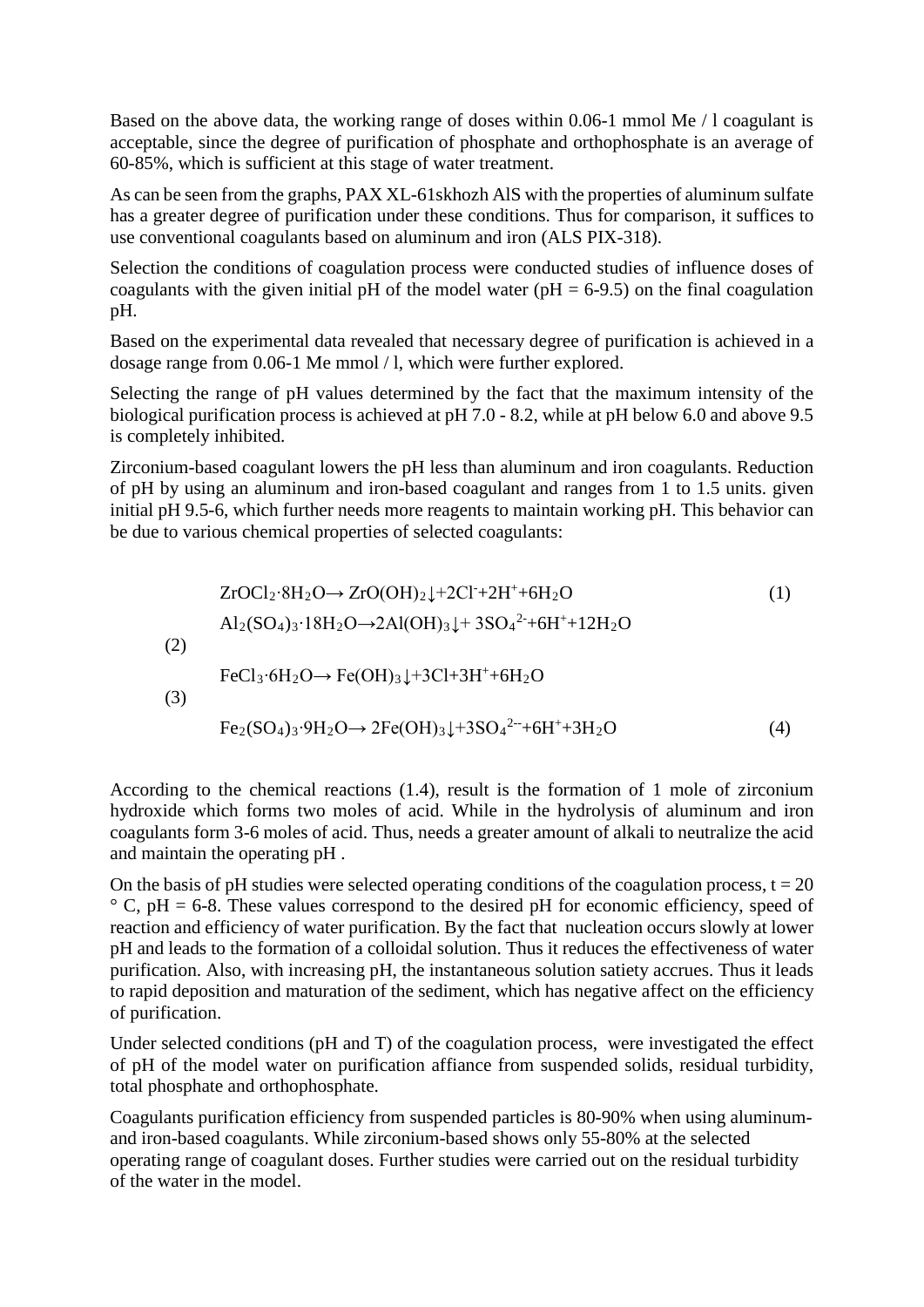Residual turbidity of zirconium-based coagulants is 14-16 NTU, at concentrations of coagulant 0.04-0.05 mmol Me/ l. While the residual turbidity of aluminum and iron coagulant is 20 cm / l under these conditions. This indicates a more efficient purification of the turbidity on model water, using zirconium at  $pH = 7$ , 6 and the initial  $pH = 8$ . Thus the ability of zirconium-based coagulants to purify colloids more efficient then aluminum and iron coagulants. Because of specific structure of the colloidal particles of hydrated zirconium oxide, which has a charge of  $4 + i$ on, and  $8$ , respectively, the **Figure 3** Structure of zirconium

unpaired ions that contributes to its greater capacity of adsorption .

oxychloride ZrOCl<sub>2</sub>\*8H<sub>2</sub>O.



Besides, one of the important parameters of water treatment is the purification of the total amount of phosphates and orthophosphates. To determine the purification efficiency of phosphates, have been carried several experiments using the above coagulants under specified conditions (Figure 4).





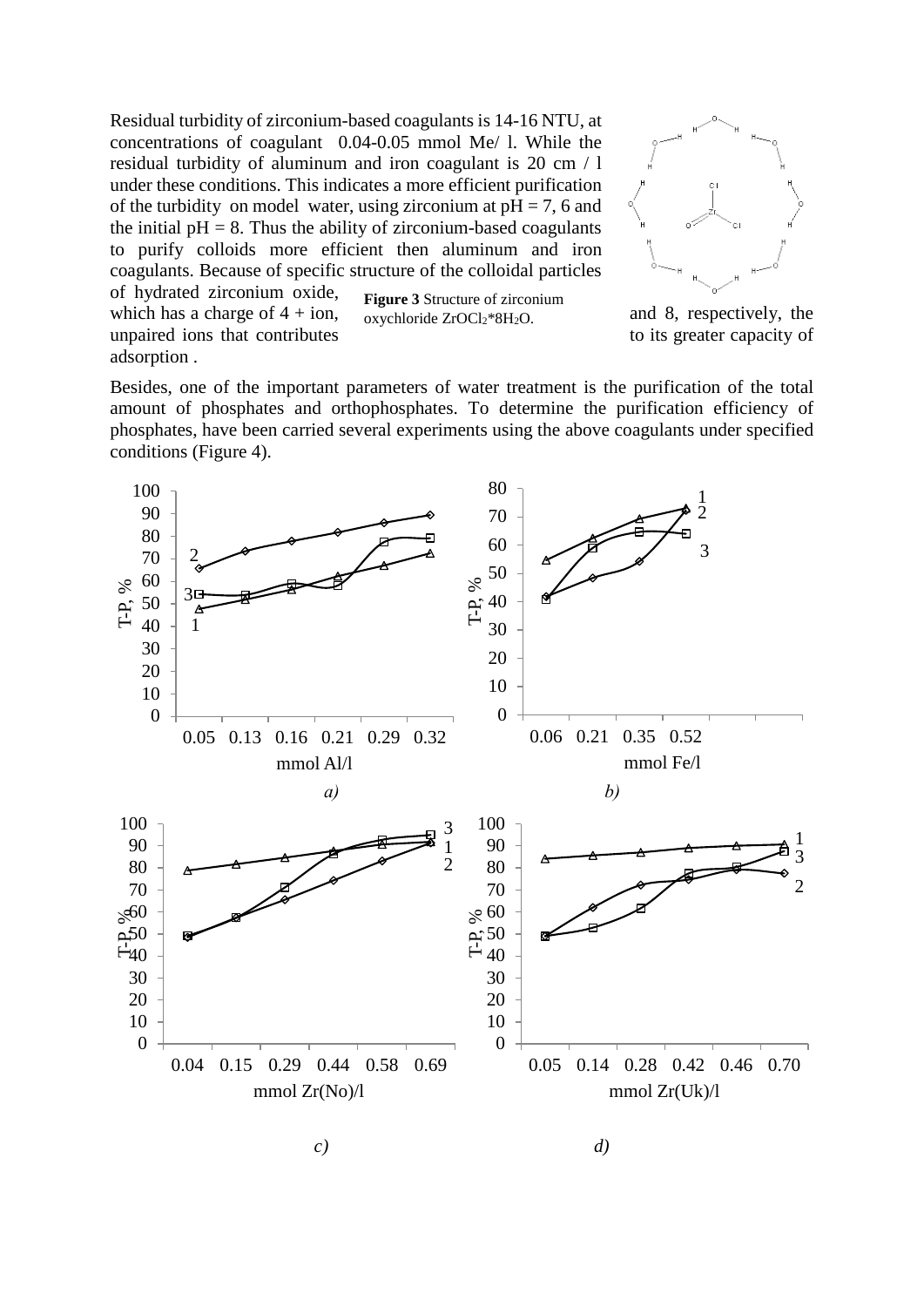**Figure 4** Purification efficiency phosphates on coagulant dose: *а* – AlS; *б* – PIX; *в* – ZrNo; *г* – ZrUk; 1 – pH=6,0;  $2 - pH = 7,3$ ;  $3 - pH = 8,0$ 

During purification process, metal partly goes both on removing suspended substances and phosphates. Most of the aluminum and iron precipitate suspended solids. But the purification efficiency of the total PO42- on average is only 55% (Figure 4. a, b). While, the value of T-P for zirconium coagulant is 80-85% under the same conditions (Figure 4. c, d). This behavior is explained by the formation of an insoluble precipitate zirconium phosphate:

$$
Zr^{+4} + H_3PO_4 = Zr_3 (PO_4)_4 + nH^+ \tag{5}
$$

Due to this reaction, a precipitation formed  $Zr_3(PO_4)$ <sup>4</sup>. So the product has much higher solubility (Pr =  $1 * 10-132$ ) than iron and aluminum salts (Pr =  $1.3 * 5.75 * 10-22$  and 10-19, respectively). Thus, even at low concentrations of zirconium-reagent, occurs almost complete precipitation of phosphate.

Also, were conducted extra studies, to determine coagulants ability to purify water from orthophosphate.

From the above data, the zirconium-based coagulants have a purification efficiency of orthophosphate like phosphates. Thus, it indicates the efficient purification of organic and inorganic impurities of phosphate in the water. The exception is the iron-coagulant, which according to the literature (Kul LA, nd) most reacts with organic substances in the water. Thus causing the difference between the readings of the T-P and PR.

Based on the data which were obtained in the laboratory, coagulants were tested on a real waste water on NRA in Lillestrom.

Further data of removing suspended solids, phosphates and orthophosphate are shown in Figure 5.



**Figure 5** Purification efficiency from turbidity of **Figure 6** Purification efficiency from suspended coagulant dose at the initial value. pH=6,5:  $a - 1 -$ AlS; 2 – PIX; 3 – ZrNo; 4 – ZrUk

solids of coagulant dose at the initial value. pH=6,5: 1 – AlS; 2 – PIX; 3 – ZrNo; 4 – ZrUk

Based on the figure, minimal doses of coagulants, which were selected in the laboratory are suitable for cleaning real wastewater. Each coagulant has minimal residual turbidity after coagulation about 5.5 NTU, at doses of coagulants at 0.04 mmol  $/ 1$ , 00.05 mmol  $/ 1$ ,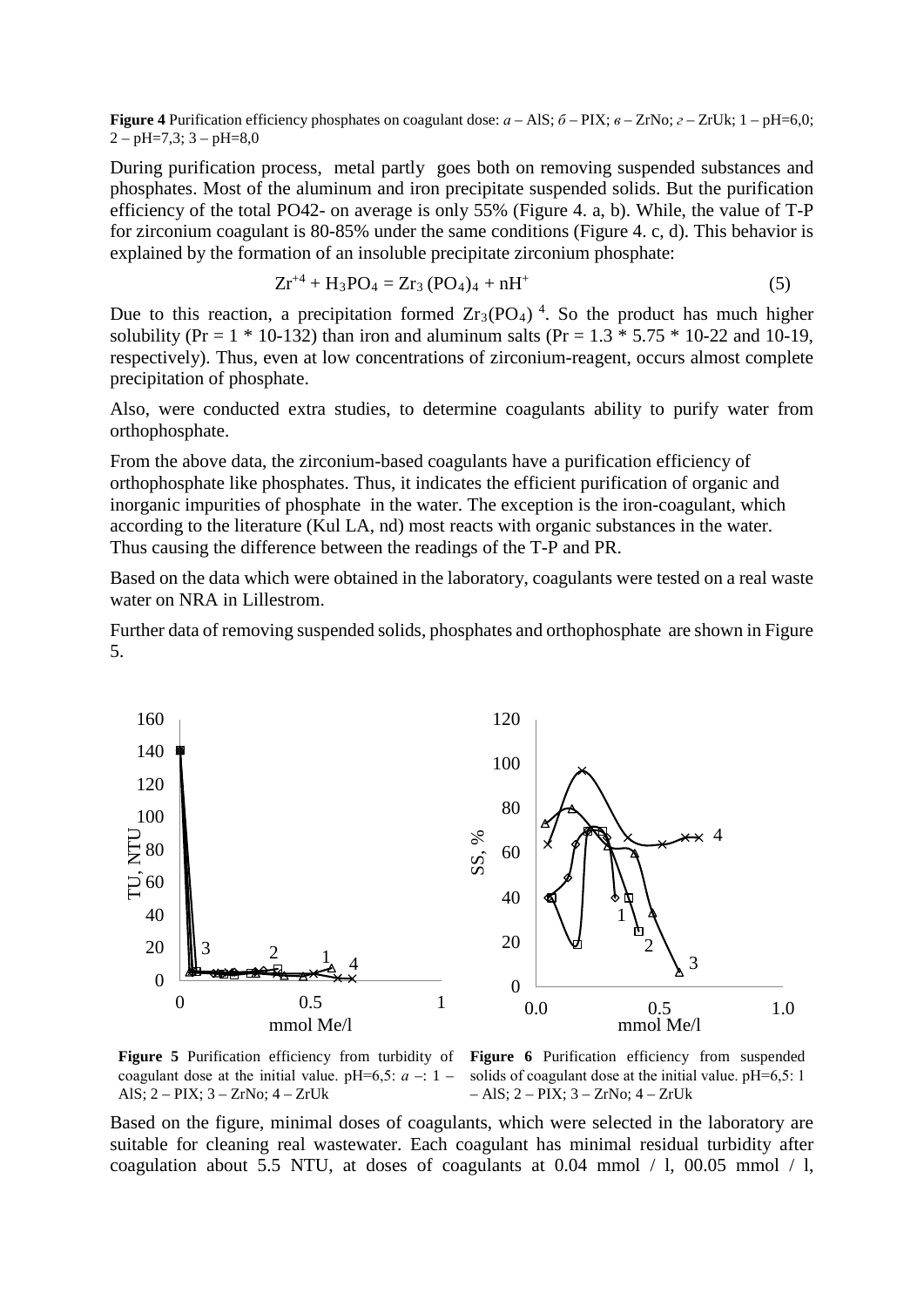0.05 mmol/ l and 0.07 mmol / l respectively for ZrNo, ZrUkr, AlS, and PIX-318. Thus, ZrUkr has the largest purification rate of suspended solids at 97%, at dose of 0.18 mmol/l. However, in industrial conditions enough purification efficiency lies in the range 70-80%, which is achieved by addition of 0.04; 0.05; 0.16 and 0.21 mmol Me/l for ZrNo, ZrUkr PIX-318 and AlS respectively.

During the experiment, the degree of wastewater purification from phosphates and orthophosphates was determined on the real water on the wastewater plant in the city Lillestrom. The experimental data are presented in Figures 7 and 8.



**Figure 7** Purification efficiency from total phosphates of coagulant dose at the initial value.  $pH=6,5:: 1$  – AlS; 2 – PIX; 3 – ZrNo; 4 – ZrUk

**Figure 8** Purification efficiency from orthophosphates of coagulant dose at the initial value.  $pH=6,5:: 1 - AIS;$ 2 – PIX; 3 – ZrNo; 4 – ZrUk

Biological treatment is next step in water treatment process which occur in presence of microorganisms, requiring as a nutrient medium phosphorus-containing compounds. Thus, there is no need for a complete removal of phosphorus-containing impurities. The required purification efficiency of waste water from phosphates and orthophosphates achieved at a dose of zirconium-based coagulant 0.04 mmol Zr/ l and amounts to 75-85%.

#### **Conclusion**

During this research work were analyzed and compared two traditional coagulants (based on aluminum and iron), and two zirconium-based coagulant. Under laboratory conditions were determined conditions for quality of the process of coagulation, which according to experimental data is coagulation  $pH = 6$  ... 8. Also, were defined minimal doses of coagulants at 0.04 mmol / l, 0.05 mmol / l, 0.05 mmol / L and 0.07 mmol / L, for ZrNo, ZrUkr, AlS and PIX-318, respectively. Coagulants were tested for the ability purify to model and wastewater from suspended solids, total phosphate and orthophosphate. Zirconium-based coagulants have purification efficiency from phosphate about 75-85%. at doses of 0.04-0.05 mol Zr / l, which is more effective as compared to traditional coagulants. The study has confirmed the effectiveness of water purification both in the laboratory on a model solution and in the factory, on the real wastewater.